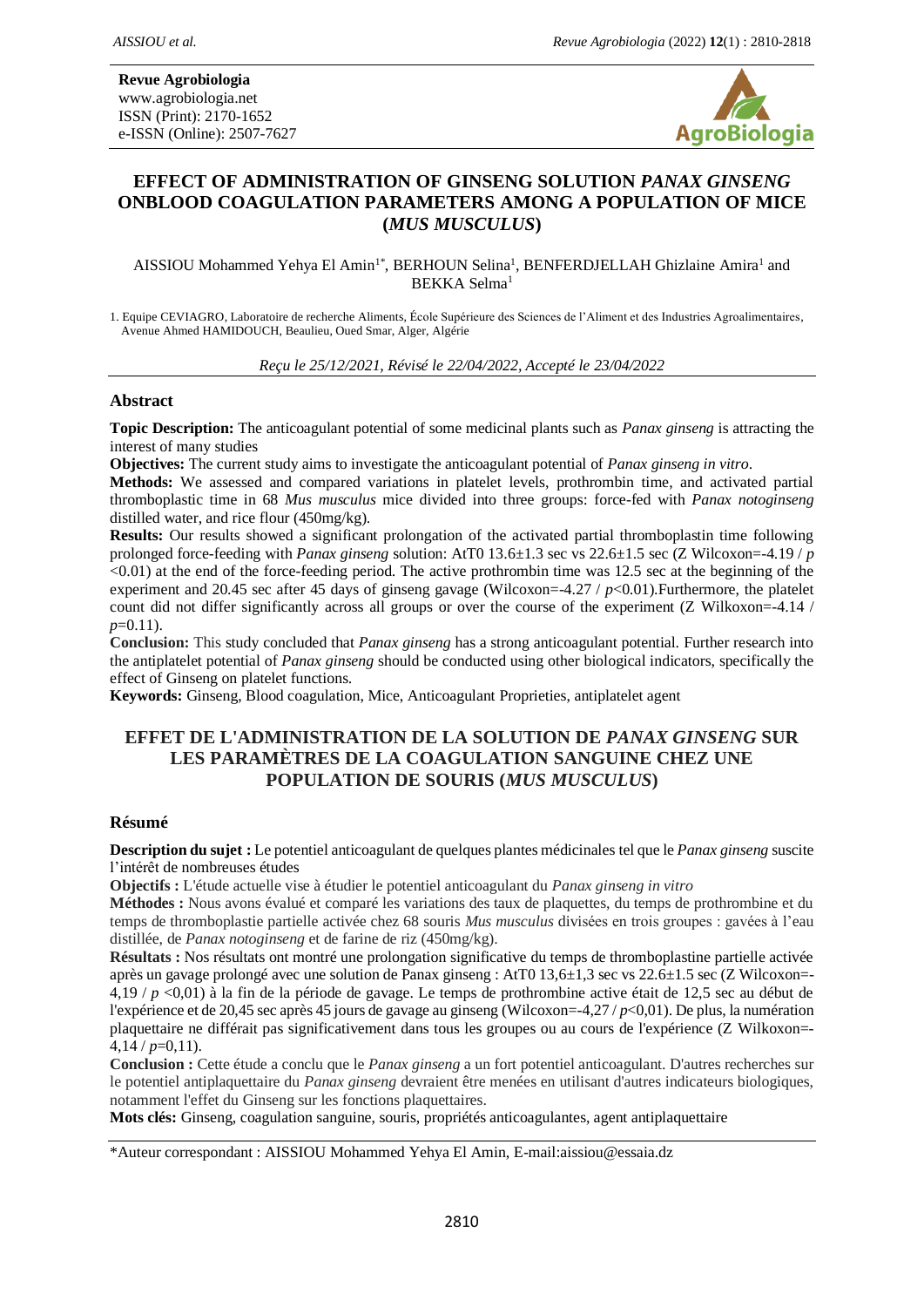# **INTRODUCTION**

Numerous studies on the therapeutic properties of medicinal plants have been conducted in recent years [1]. Ginseng is a medicinal plant in the Araliaceae botanical family [2], known for its therapeutic potential against a variety of diseases, including pleiotropic beneficial effects on the cardiovascular system [1, 3], central nervous system [3, 4], diabetes prevention, and immune system [3, 5]. Ginseng, specifically *Panax ginseng*, has also been linked to anticoagulant properties [5, 6, and 7] and is sometimes recommended as a way to improve the comfort of patients taking anticoagulants [8]. However, its mechanism of action on the coagulation cascade remains highly debated in this regard [9]. Few *in-vitro* studies have been conducted to determine which coagulation pathways (intrinsic or extrinsic) are influenced by ginseng-based treatments [2, 3]. According to other authors, this anticoagulant potential is primarily associated with an anti-platelet aggregation effects [6, 7, 10 and 11]. Following this bath, our study aimed to investigate the effect of Ginseng administration on the coagulation process by analyzing the evolution of intrinsic and extrinsicafter forced-feeding of *Panax ginseng.*

# **MATERIEL AND METHODS**

### *1. Experimental study*

The study's experimental protocol adheres to the National Committee for Research Ethics in Science and Technology's ethical guidelines for the use of animals in research [12].

The ginseng solution was obtained by homogenizing the powder root part of the *Panax Ginseng*plant with distilled water. The panax ginseng sample used is packaged and marketed in Algeria and comes from the cultures of Changbai Mountain area in the Northeast Chinese provinces of Heilongjiang, Jilin and Liaoning. After grinding to a fine particles size only less than 1.5 mm were saved, the powder was homogenized for 35 minutes at 25°C using a magnetic stirrer. To avoid clogging the feeding probe, all solutions (rice flour and Ginseng solution) were filtered with wattman paper and stored between 4 and 6°C. Ginseng and rice flour were administered at a dose of 450 mg/kg.

Our sample study began with 70 male mice (*Mus musculus*) delivered by the animal Department of the Pasteur Institute of Algeria,

which two of them died before the experiment began, their average weight in males was 33.1 g [30-36 gr] against 29.5 g [26-32 gr] in females . The 68 male mice used in this study were divided into three groups: *(i)* Group 1, control group of 22 mice was force-fed with distilled water. *(ii)* Group 2, the 23 mice were force-fed with rice flour depleted in minerals and vitamins. *(iii)* Group 3, 23 mice were force-fed with ginseng solution. All the solutions were administered one day over two. The feeding probe used is reusable and made of stainless steel (Instech Laboratories, Inc. 22Ga) (0.5×0.9 mm). After each use, the probes are cleaned and sterilized. Blood samples were collected at ESSAIA in Algiers using two methods: the first via the retro-orbital sinus and the second via the mandibular vein over a ten-day period, from May 10 to June 21, 2021. T0: at the beginning of the experiment, T1: after 15 days of the first sampling, T2: after one month of the first sampling, and T3: after 45 days of the beginning of the experiment.

The following coagulation parameters were measured: thrombocytes, prothrombin time (TP), and activated cephalin time (ACT) (TCA). Prothrombin time is a semi-global coagulation test that allows for the *ex vivo* investigation of factors in the tissue factor pathway, also known as the extrinsic coagulation pathway (factors VII, X, V, II, and fibrinogen) [13]. It was determined after centrifuging the sample for 10 minutes at 4000 rpm in citrated tubes containing excess tissue factor (thromboplastin) and  $Ca^{++}$ [14, 15]. However, the activated cephalin time (TCA) was measured in the presence of a phospholipid suspension, an activator (Kaolin), and calcium [16]. At the Central Laboratory of Biochimie, thrombocytes were counted using a hematological counter (CHU Mustapha Bacha, Algiers).

### *2. Statistical analysis*

The data was entered into an excel spreadsheet and analyzed with SPSS version 22 statistical software. The Kolmogorov Smirnov testis used to investigate the distribution of variables. All variables presented as medians and interquartile ranges. The Wilcoxon Comparison Test used to perform a comparative analysis on paired samples. However, after using a non-exhaustive comparative analysis Kruskal Wallis H test, a post hoc Mann-Whitney U test comparison performed for the independent samples. If the obtained P is less than 0.05, the probability is considered significant.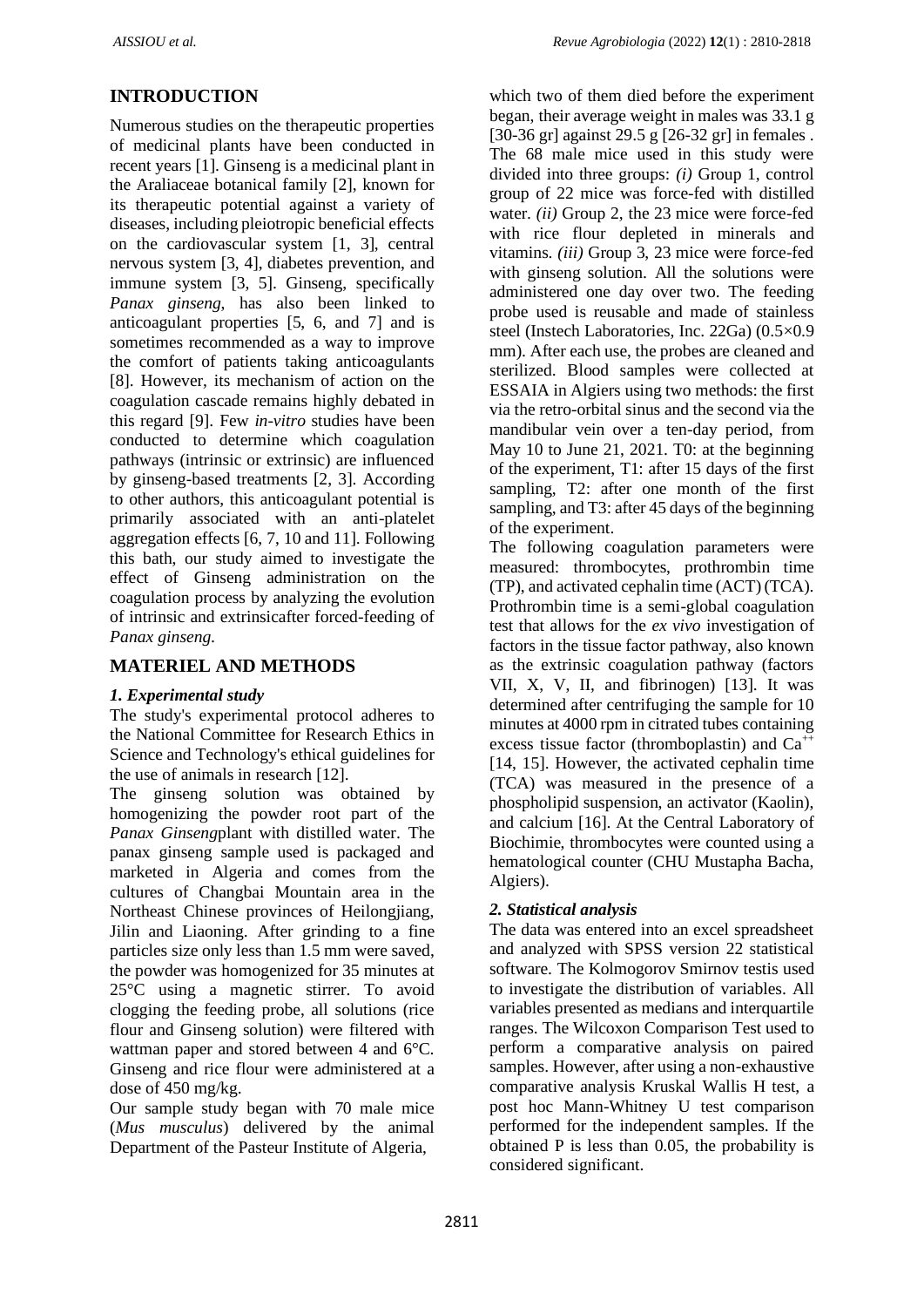### **RESULTS**

The statistical analysis revealed that the distribution of thrombocyte values in the control group was significantly different from the Gaussian curve  $(KS=0.245; p<0.05)$ . The variable's descriptive study revealed that at T0, the median was  $561.24.30 \times 10^3$  /mm<sup>3</sup> [CI95 %: 561.45; 594.47]. Its values ranged from 557 to 660.9  $10^3$ /mm<sup>3</sup>. The median at T1 was 558.16.1  $\times 10^3$  /mm<sup>3</sup> / L [CI 95 %: 551.03; 571.47]. T2 and T3 showed slight variations, with values of  $551.28.3\times10^3$  /mm<sup>3</sup> [CI95 %: 556.84; 566.24] and  $547.316 \times 10^3$  /mm3 [CI95 percent: 546.85; 559.23]. In groups 2 and 3, the distribution pattern of all thrombocyte values (at T2, T3) was significantly different from a normal distribution, as compared to the control group (Table 1). The median values of thrombocytes in group 2 showed low variations between the start of force-feeding and the end of the experiment, with  $560.225 \times 10^3$  /mm<sup>3</sup> [CI95 %: 558.31 ; 560.41] at T0 and 54716 $\times$ 10<sup>3</sup> /mm<sup>3</sup> [CI95 %: 516.67-548.93] at T3. The same observation was signaled for the group 3,

where the amount of thrombocyte little bitvaried, with a median value of 569.168.13 $\times$ 10<sup>3</sup>/mm<sup>3</sup> at T0 and 527.24×10<sup>3</sup>/mm<sup>3</sup> at T3. When we analyzed the activated partial thromboplastin time values, in both control groups 1 and 2 we did not find a remarkable variations between through the period of experiment. The median values for group 1 were 13.151.15 sec [CI95 %: 12.77; 13.39] at T0, and 13.30.955 sec [CI95 %:12.88-13.42] after 45 days of force-feeding. In comparison to the control group, the activated partial thromboplastin time values of group 2 did not vary, with a median value at the end of the experiment equal to 12.850.92 sec [CI95 %: 12,60-13.12] versus 12.801.20 sec [CI95 %: 12.52-13.11] at the start. However, in group 3 the median values of activated partial thromboplastin time were gradually lengthened as the period of force-feeding is longer, with: 12.51.55sec [CI95 % :12.50 ; 13.12] at T0, 16.11.6 sec [CI9 %: 15.53-16.5] at T1, 17.71.53 sec [CI95 %: 17.44-18.20] at T2, and 20.454 sec [CI95 % : 19.81-2197] (Table 1).

Table 1: Descriptive Study of Blood coagulation parameters

|                                             |                  | 70        |                  |           |                  |           |                  |           |
|---------------------------------------------|------------------|-----------|------------------|-----------|------------------|-----------|------------------|-----------|
| <b>Parameters</b>                           | T <sub>0</sub>   |           | T1               |           |                  |           | T <sub>3</sub>   |           |
|                                             | $Median \pm IOR$ | K.S/p     | $Median \pm IOR$ | K.S/p     | $Median \pm IOR$ | K.S/p     | $Median \pm IOR$ | K.S/p     |
| Thrombocytes $\times 10^3$ /mm <sup>3</sup> |                  |           |                  |           |                  |           |                  |           |
| Group $1(22)$                               | $561\pm4.30$     | 0.24/0.01 | $558.1 \pm 6.1$  | 0.42/0.02 | $551.2 \pm 8.3$  | 0.36/0.01 | $547.18 + 16$    | 0.39/001  |
| Group $2(23)$                               | $560.2 \pm 25$   | 0.23/0.01 | $557.7 \pm 3.1$  | 0.15/0.19 | $544 + 55$       | 0.14/0.02 | $547.1 \pm 16$   | 0.13/0.02 |
| Group $3(23)$                               | $569.1 \pm 68$   | 0.14/0.2  | $543.2 \pm 62$   | 0.20/0.01 | $538 \pm 57.1$   | 0.18/0.04 | $527.2 \pm 24$   | 0.26/0.01 |
| TCA (seconds)                               |                  |           |                  |           |                  |           |                  |           |
| Group1                                      | $13.15 + 1.15$   | 0.12/0.2  | $13.25 + 1$      | 0.14/0.2  | $13.2 + 1$       | 0.13/0.2  | $13.3 + 0.95$    | 0.17/0.06 |
| Group 2                                     | $12.8 + 1.2$     | 0.10/0.2  | $12.8 \pm 0.97$  | 0.10/0.1  | $12.9 + 0.97$    | 0.12/0.2  | $12.85 \pm 0.92$ | 0.10/0.2  |
| Group 3                                     | $12.5 \pm 1.25$  | 0.2/0.09  | $16.1 \pm 1.6$   | 0.1/0.2   | $17.7 \pm 1.53$  | 0.14/0.2  | $20.45 \pm 4$    | 0.17/0.06 |
| <b>Prothrombine Time (seconds)</b>          |                  |           |                  |           |                  |           |                  |           |
| Group 1                                     | $13.45 \pm 1.2$  | 0.09/0.2  | $13.5 \pm 1$     | 0.09/0.2  | $13.6 \pm 1.27$  | 0.11/0.2  | $13.55 \pm 1.17$ | 0.11/0.2  |
| Group 2                                     | $13.1 \pm 0.85$  | 0.12/0.2  | $13.05 \pm 0.7$  | 0.17/0.01 | $13.25 \pm 1.18$ | 0.15/0.13 | $13.4 + 0.9$     | 0.13/0.2  |
| Group 3                                     | $13.6 \pm 1.3$   | 0.09/0.2  | $16.1 \pm 1.6$   | 0.19/0.02 | $18.1 \pm 1.8$   | 0.14/0.2  | $22.6 \pm 1.5$   | 0.16/0.09 |

**Group 1:** (control groupe) force-fed throughout the experiment with distilled water ; **Group 2:** Forced fed with Rice; **Groupe 3:** force-fed with a solution of ginseng 5%; **KS**: Komogorov Smironov Test:,*p***:** significance value ; **T0**: the beginning of the forced-feeding ; **T1**: 15days of forced-feeding ; **T2**:30days of forced feeding ; **T3**: 45days of forced-feeding

We found no effect even for prolonged forcefeeding with rice flour solution on the median values of prothrombin time, as we did with activated partial thromboplastin time. At T0 and T3, the median values of this variable in the control group were 13.451.20 sec [CI95 %: 13.10-13.86] and 13.551.17 sec [CI95 %: 13.33-13.97], respectively. The median activated partial thromboplastin time for group 2 varied slightly, with median values of 13.451.2 sec [CI95 %: 13.10-13.86] at T0 and 13.551.17 sec [CI95 %: 13.33-13.97] at the end of the experiment. On the other hand, the activated partial thromboplastin time, was prolonged in the ginseng solution group, with median values ranging from 13.61.3 sec [CI95

%: 13.29-13.92] at T0 to 22.61.5 sec [CI95 %: 21.89-23.14] at T3.

The preliminary comparative study at T0 using the Kruskal Wallis (KW) test revealed no significant difference in thrombocyte values (G1vsG2 vs G3: KW=2/*p*=0.72). There is no discernible difference throughout forcefeeding. For the other coagulation parameters, the comparative study revealed significant differences in the activated partial thromboplastin time at T2 and T3 with G1vsG2vsG3: KW=2/*p*=0.02 and KW=2.2/ $p$ =0.013). The prothrombin time values differed significantly across all groups as well.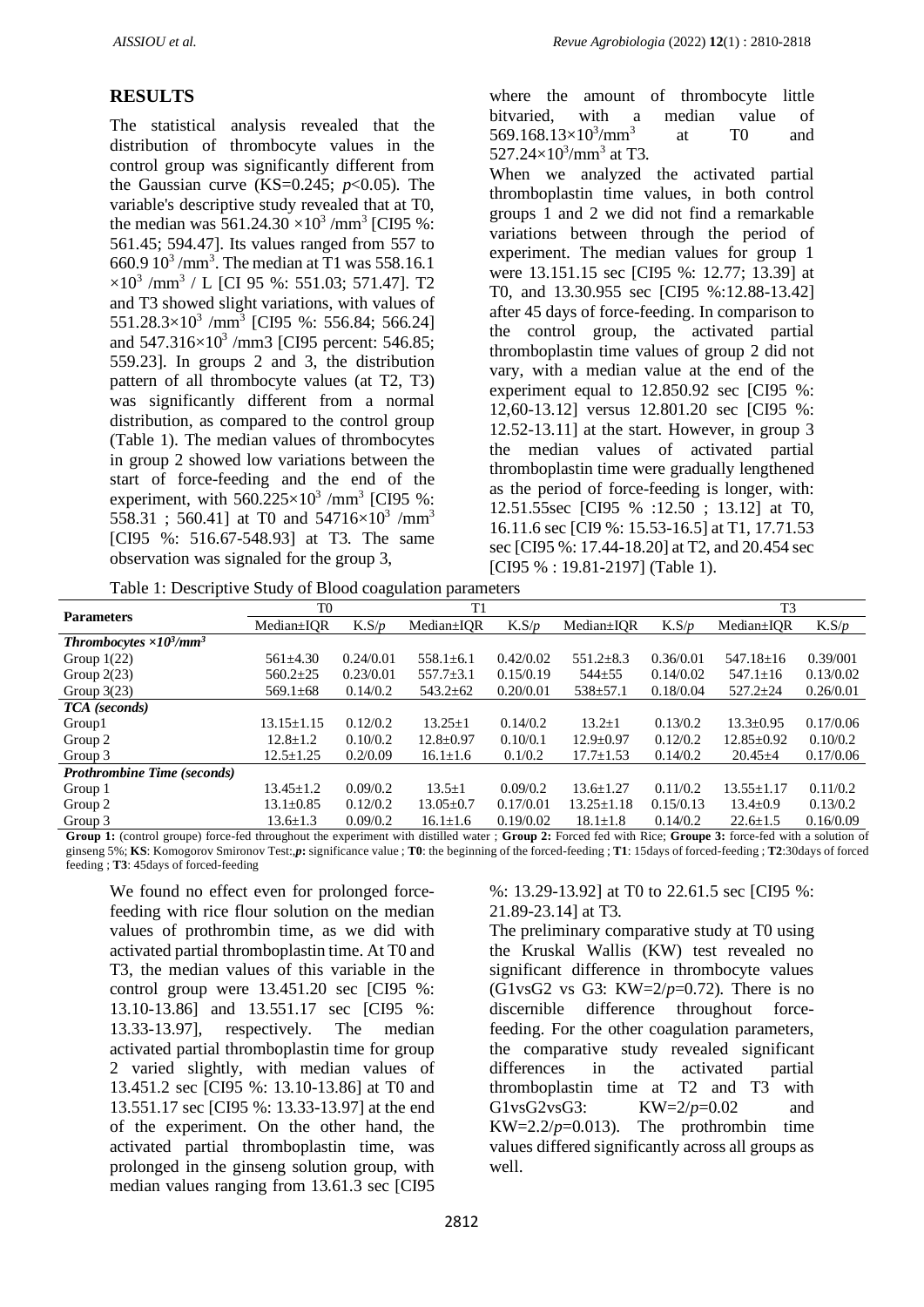These differences are more visible with the Mann-Whitney test as a post hoc analysis. During the experiment, a difference is mostly observed between the group that received the ginseng solution and the other groups. It is only from T1 that the rate of group 3 prothrombin

time remain is significantly different from group 1 and 2 rate's  $(U=32/p=0.01$  at T2 U=33/*p*=0.02 at T3 and T3). At T2 and T3, the prothrombin time values in groups 1 and 3 remain significantly different (Table 2).

Table 2 : Post hoc analysis with Mann Whitney test

|                                                                          | Thrombocytes |      | Prothrombin time (PT) |           | <b>Activated Partial</b>   |           |  |
|--------------------------------------------------------------------------|--------------|------|-----------------------|-----------|----------------------------|-----------|--|
|                                                                          |              |      |                       |           | thromboplastic time (aPPT) |           |  |
|                                                                          | U test       |      | <b>U</b> Test         |           | U test                     |           |  |
| Group 1 vs Group 2                                                       |              |      |                       |           |                            |           |  |
| At T <sub>0</sub>                                                        | 235          | 0.53 | 217                   | 0.14      | 224                        | 0.18      |  |
| AtT1                                                                     | 254          | 0.82 | 208                   | 0.10      | 213                        | 0.124     |  |
| AtT2                                                                     | 215          | 0.28 | 216                   | 0.14      | 208                        | 0.191     |  |
| At T <sub>3</sub>                                                        | 231          | 0.46 | 205                   | 0.10      | 206                        | 0.19      |  |
| Group 1 vs Group 3                                                       |              |      |                       |           |                            |           |  |
| AtT0                                                                     | 250          | 0.75 | 267                   | 0.67      | 229                        | 0.226     |  |
| AtT1                                                                     | 228          | 0.42 | 32                    | $0.01*$   | 13.5                       | $0.02*$   |  |
| AtT2                                                                     | 219          | 0.32 | 1.1                   | $0.012*$  | 1.4                        | $0.015*$  |  |
| AtT3                                                                     | 188          | 0.10 | 0.05                  | $<0.01**$ | 0.9                        | $0.001**$ |  |
| Group2vs Group3                                                          |              |      |                       |           |                            |           |  |
| AtT0                                                                     | 237          | 0.56 | 186                   | 0.36      | 279                        | 0.86      |  |
| AtT1                                                                     | 258          | 0.89 | 33                    | $0.02*$   | 8                          | $0.01*$   |  |
| AtT2                                                                     | 240          | 0.59 | 17.5                  | $0.011*$  | 0.2                        | $0.01*$   |  |
| AtT3                                                                     | 173          | 0.10 | 1.5                   | $<0.01**$ | 1.5                        | $0.01*$   |  |
| I Lest : Man Whitney Test : $n \cdot$ Signification level: T0: T1: T2 T3 |              |      |                       |           |                            |           |  |

n level: T0: T1: T2 T3

The same finding for the activated partial thromboplastin time, with significant differences between groups 1 and 3 at T1 (U=13.5/*p*=0.02), T2 (U=1.4/*p*=0.015), and T3 (U=0.9/*p*=0.01) (Table 2). At T1, T2, and T3, the activated partial thromboplastin time values differed between the groups that received rice powder (Group 2) and the Ginseng solution (Group 3).

The comparative analysis shows that the values of thrombocytes in group 3 are remote values at T1, T2, and T3 (Fig. 1), which justified the spacing of points on the curves of the evolution of prothrombin and activated partial thromboplastic time in this same group (Fig. 2 and Fig. 3).



Figure 1: The evolution of plateletcount values in the experimental group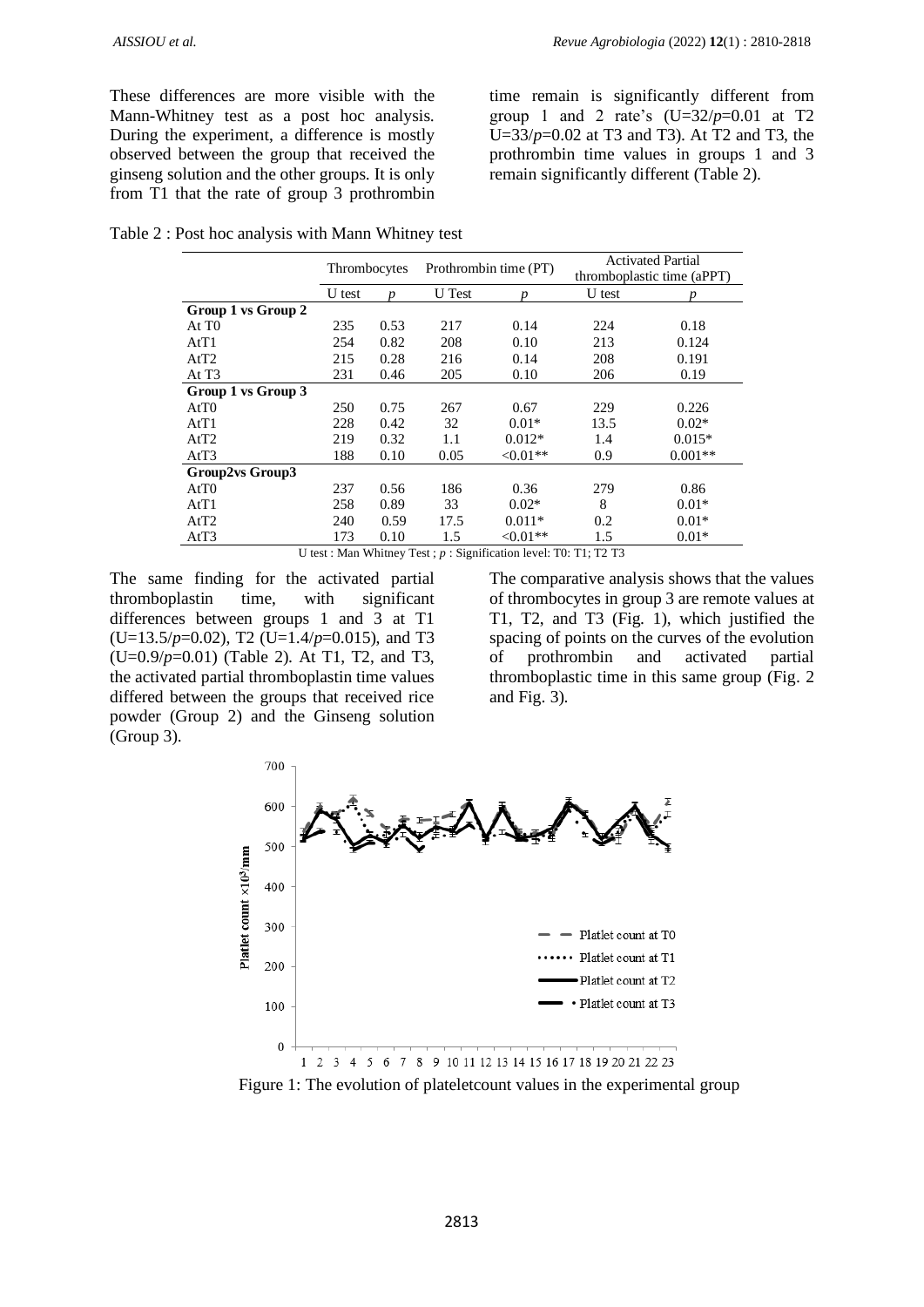

Figure 3: Evolution of prothrombin time in group 3 (Foced fed with *Panax ginseng*) in group 3 (Forced fed with *Panax ginseng*)

The Wilcoxon paired sample test used to investigate the evolution of the variables studied during the experiment. This comparison revealed that thrombocyte levels in the groups did not change significantly throughout gavage, although there was a slight but not significant decrease in the group receiving ginseng from T2 and T3 (Z=-4.167/*p*=0.05) and  $(Z=4.04/p=0.05)$ , respectively (Table 3). The

difference is observed significantly for the values of prothrombin time and activated partial thromboplastin time in the Ginseng group. Indeed, a significant prolongation of prothrombin time and partial thromboplastin time, which is observed with T2 for the prothrombin time  $(Z=4.2/p<0.01)$  and from T1 for the partial thromboplastin time activated (- 4.28 / *p*<0.01) (Table 3).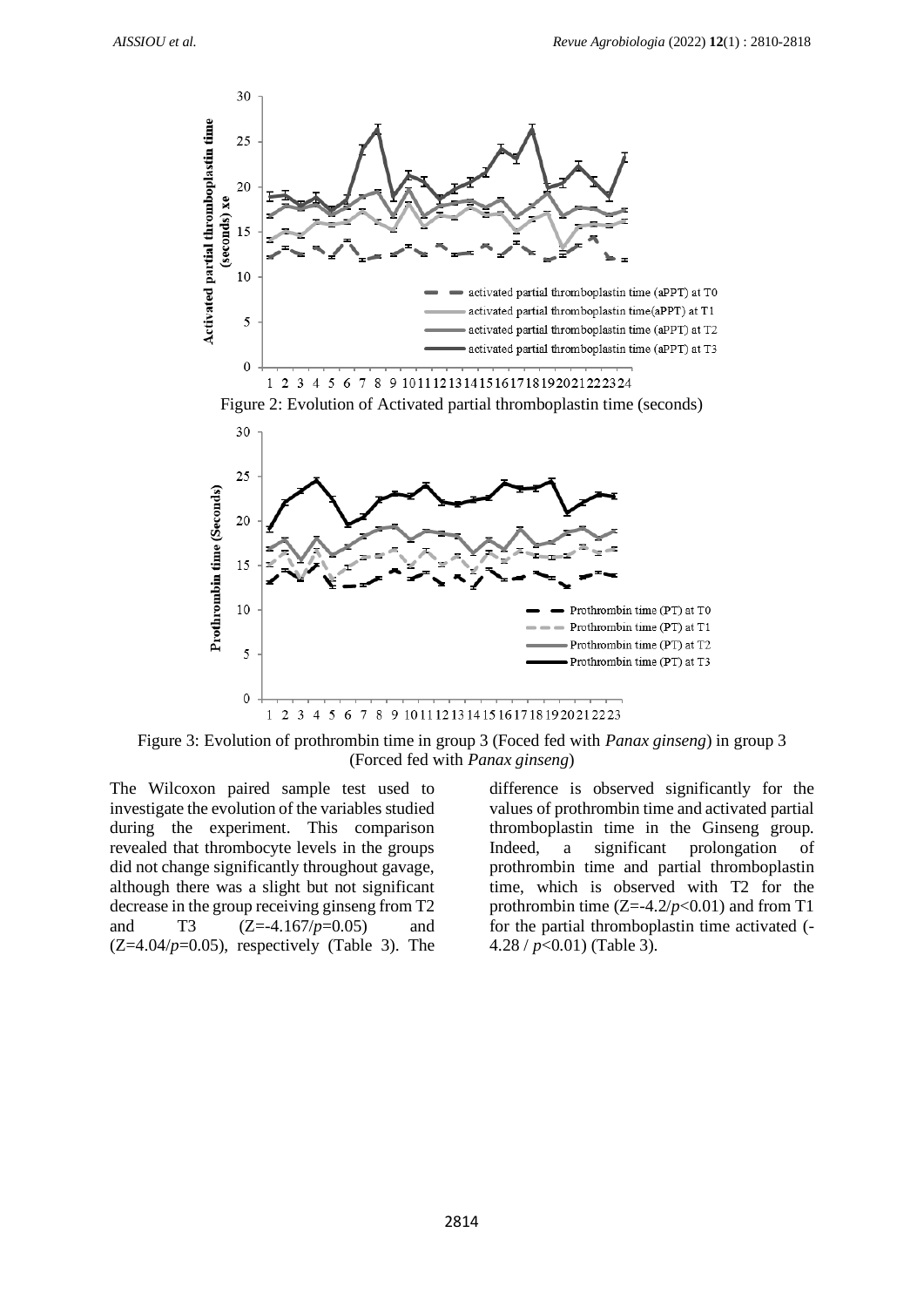|                                  | <b>Thrombocytes</b> |       | <b>Prothrombin time (PT)</b> |             | <b>Activated Partial</b><br>thromboplastic time (aPPT) |             |  |
|----------------------------------|---------------------|-------|------------------------------|-------------|--------------------------------------------------------|-------------|--|
|                                  | Z (Wilkoxon)        | n     | Z (Wilkoxon)                 | n           | Z (Wilkoxon)                                           | n           |  |
| Group 1                          |                     |       |                              |             |                                                        |             |  |
| $T0$ vs $T1$                     | $-2.58$             | 0.29  | $-1.88$                      | 0.21        | $-1.13$                                                | 0.22        |  |
| $T1$ vs $T2$                     | $-2.93$             | 0.3   | $-0.204$                     | 0.838       | $-1.117$                                               | 0.26        |  |
| $T2$ vs $T3$                     | $-2.49$             | 0.1   | $-1.09$                      | 0.272       | $-1.16$                                                | 0.24        |  |
| $T0$ vs $T2$                     | $-3.65$             | 0.1   | $-2.54$                      | 0.19        | $-1.52$                                                | 0.128       |  |
| $T0$ vs $T3$                     | $-4.04$             | 0.19  | $-2.09$                      | 0.36        | $-1.703$                                               | 0.09        |  |
| Group 2                          |                     |       |                              |             |                                                        |             |  |
| $T0$ vs $T1$                     | $-2.09$             | 0.24  | $-0.79$                      | 0.62        | $-0.74$                                                | 0.65        |  |
| $T1$ vs $T2$                     | $-2.43$             | 0.15  | $-0.46$                      | 0.646       | $-0.16$                                                | 0.87        |  |
| $T2$ vs $T3$                     | $-1.308$            | 0.19  | $-0.60$                      | 0.79        | $-0.04$                                                | 0.96        |  |
| $T0$ vs $T2$                     | $-1.49$             | 0.136 | $-0.628$                     | 0.53        | $-1.26$                                                | 0.205       |  |
| T <sub>0</sub> vs T <sub>3</sub> | $-1.12$             | 0.26  | $-1.43$                      | 0.152       | $-0.61$                                                | 0.54        |  |
| Group 3                          |                     |       |                              |             |                                                        |             |  |
| T0 vs T1                         | $-3.28$             | 0.08  | $-4.11$                      | 0.051       | $-4.31$                                                | $0.03**$    |  |
| $T1$ vs $T2$                     | $-3.65$             | 0.06  | $-4.16$                      | 0.05        | $-4.28$                                                | ${<}0.01**$ |  |
| T <sub>2</sub> vs T <sub>3</sub> | $-1.55$             | 0.12  | $-4.2$                       | $<0.01**$   | $-4.29-$                                               | $<0.01**$   |  |
| T <sub>0</sub> vs T <sub>2</sub> | $-4.167$            | 0.05  | $-4.19$                      | $<0.01**$   | $-4.28$                                                | $<0.01**$   |  |
| T <sub>0</sub> vs T <sub>3</sub> | $-4.04$             | 0.11  | $-4.19$                      | ${<}0.01**$ | $-4.27$                                                | $<0.01**$   |  |

Table 3: A comparison of coagulation parameters using the Wilcoxon test

Throughout force-feeding, this prolongation is observed for both parameters significantly (Table 3). They are clearly represented by ladder curves in ginseng group (Fig. 2 and Fig. 3), in contrast to the almost overlapping thrombocyte values (Fig.1).

## **DISCUSSION**

The thrombocyte values for all combined groups ranged from  $454\times10^3$  / mm<sup>3</sup> to  $660\times10^3$  $/mm<sup>3</sup>$ , remaining within the normal minimum and maximum limits recommended for certain rodents by Santos et *al*. [17] of  $315\times10^3$  / mm<sup>3</sup> to  $758 \times 10^3$  / mm<sup>3</sup> for the web star, 285 to  $890\times10^{3}$  / mm<sup>3</sup> for C57BL/6 mice, and 325 to 888  $10^3$  / mm<sup>3</sup> for Balb/c mice [17]. Although significant variations in coagulation test values may appear due to the animal's age and sex [17, 18, 19 and 20], prothrombin time values fluctuated between 11.9 and 24.6 sec, remaining relatively high compared to the data indicated by Lemini et *al.* [18] with 7.9–14.5 sec for CD1 male mice, but close to the data from the Wistar rat, which indicated prothrombin time values between 13.9–21.1 sec [18]. The same observation is made for of actived partial thromboplastin time, where our data remain close to the Wistar rats' (23.9–43.0 sec) and CD1 mice's (15.5-23.1 sec) [18].

Several authors [5, 6, 7, 21 and 22] were interested in the effect of ginseng biomolecules on blood coagulation parameters. Although ginseng is still widely used in traditional Chinese medicine for cardiovascular disease prevention (coronary heart disease, myocardial infarction, angina pectoris, cerebral ischemia) [23], antioxidant [24, 25],

and hepatoprotective effects [26, 27], pharmacological studies on the coagulation mechanism remain controversial [4, 6]. Lau et *al.* [7] reported in 2009 that 500mg/kg of raw and steamed *Panax notoginseng*, *Panax ginseng*, and *Panax quinquefolium* inhibited coagulation factors and increased bleeding time [7]. Clearly, our findings are in line with the observed effects, as we observed a decrease in platelet counts among the *Panax ginseng* solution group, though this was not statistically significant. Other previous studies [28, 29 and 30], reported similar effects of platelet aggregation inhibitors, which were attributed to the saponins found in *Panax ginseng*, which increase the fluidity of platelet membranes and inhibit the collagen responsible for platelet aggregation [7, 31]. Ginsenoside Rk1, Rg1, F4, Rg3-RGE, Rp3, Rp4, and gintonin have antiplatelet activity. Rp1 has also been shown to inhibit granule secretion, mobilize calcium ions, activate integrin IIb3, and increase cAMP levels [11, 32]. Several other studies have found that red ginseng directly inhibits platelet aggregation via the nuclear factor-B and mitogen-activated protein kinase signaling pathways. [33]. However, in the current study, the lack of a significant effect of *Panax ginseng* on the antiplatelet potential could be attributed to composition, in particular the proportions of the fractions of saponins and non-saponins contained in *Panax ginseng*, or to a short duration of administration of ginseng . This reduced the exposure time of thrombocytes to ginseng and reduced the fluidification mechanism of the platelet membranes.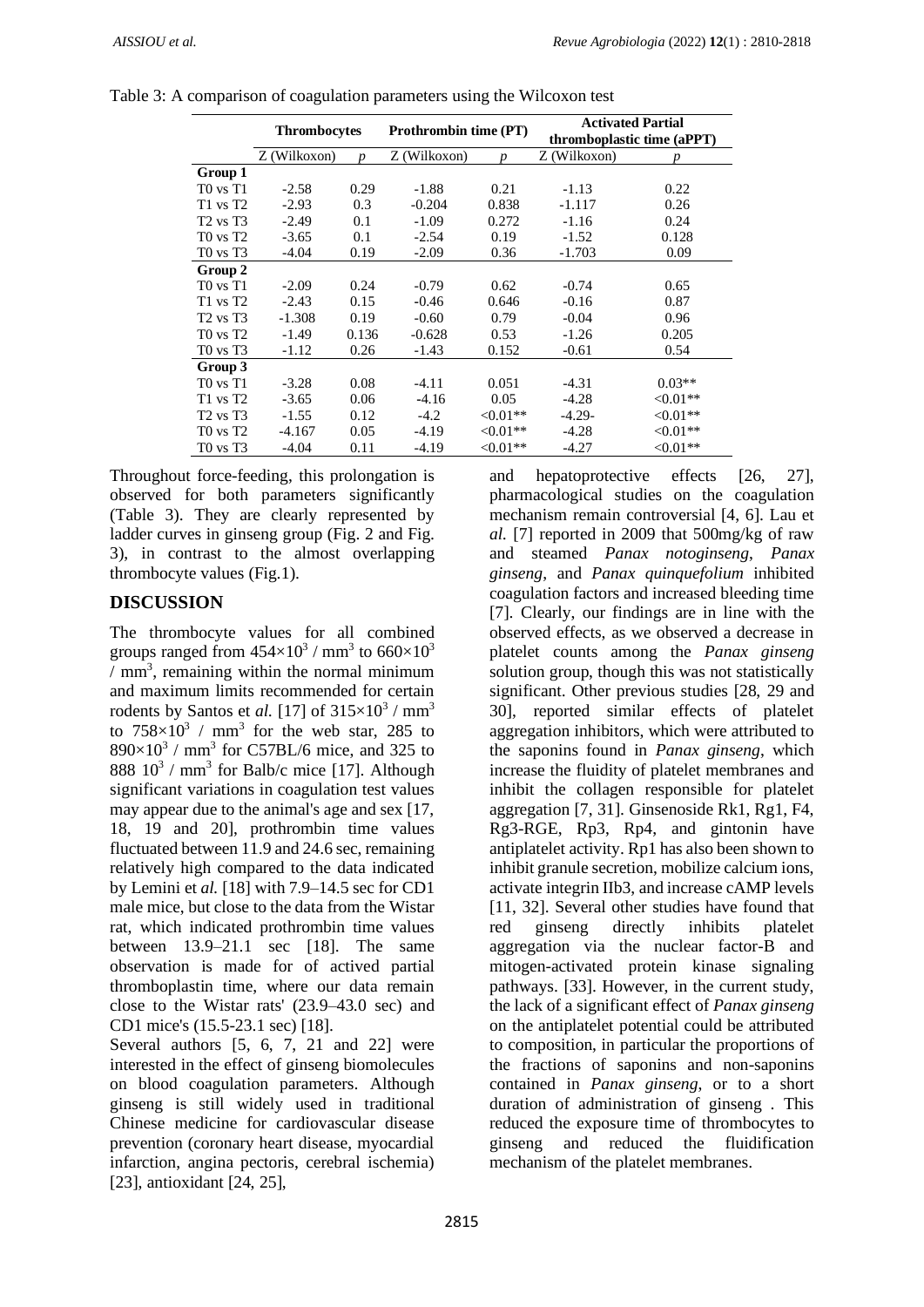Other authors suggest that antiaggregant effects is attributed to highly variable non-saponin or lipophilic fractions (phenol compounds, acid polysaccharides, and polyethylene, as well as antiplatelet compounds such as guanosine and ginsenoside [34]. While the anticoagulant potential of ginseng has been widely documented, it is worth noting that ginseng is linked to a few cases of spontaneous bleeding, but it is also linked to reports of subtherapeutic INR and thrombosis in patients who were previously stable on warfarin [35, 36]. However, interactions with anticoagulant drugs remain highly controversial, as Chua et *al.* [37], reported in a randomized, open-label, and controlled study that taking ginseng (*Panax ginseng*) had no effect on the pharmacological action of warfarin [37]. Considering that, ginseng's antiplatelet activity is not sytematically linked to thrombocytopenia [38]. We must also considered its pharmacokynetic specificity and half-life [39], particularly the metabolite Rq and its coumpound K [40]. The study of platelet functions seems necessary to better understand the effect and mode of action of ginseng on platelets.

In contrast,our findings indicate a strong and significant prolongation of the prothrombin time following the force-feeding of mice with *Panax ginseng* solution. Yun et *al.* [41] reported the same finding, with the control group having a prothrombin time of 14.7s 0.7 and the group receiving 2mg / mL of Korean red ginseng extract having a prothrombin time of 15.6s 0.0 [41]. Lau et *al*. [7] made the same recommendations with the study of the anticoagulant effects of *Panax notoginseg* [7], despite differences in prothrombin time prolongation isattributed to administered doses. Indeed, a study on the effect of medicinal herbs on platelet function and coagulation, found that crude extracts of *Panax notoginseng* prolonged prothrombin time proportionally to concentration [42].

Prothrombin time PT prolongation is associated with an influence of the extrinsic and common pathway of coagulation [13, 43], with the factors involved in this coagulation pathway being I (Fibrinogen), II (Prothrombin), and V (Proaccelerin) [44]. For fibrinogens, Kim et *al*. [45], found that rats fed ginseng berry extract had higher levels of fibrinogen breakdown products in serum [45]. Ginseng's effect on proaccelerin (FactorV) is explained by the inactivation of prothrombinase complex [46], especially when coupled to the active form of the coagulation factor FX10 [5, 46], which could inhibit the conversion of prothrombin to thrombin. Although the mechanism of inhibition is unknown, Neville [46], reported that the compounds ginsenoside Rg2, Rg3, and protopanaxtriol, PPT are potential natural inhibitors of FXa and may be involved in the proaccelerin inhibition pathway.

Unlike prothrombin time, activated partial thromboplastin aPPT time primarily investigates the intrinsic and common coagulation pathway [16, 47], in which the coagulation factors involved are primarily factor XII, XI, IX, X, VIII, II, and I [48, 49]. Prolongation of activated partial thromboplastin time after ginseng administration is reported, particularly after administration of a high concentration of *Panax ginseng* raw extract (6.7mg/L) [7]. The inhibition of this pathway, could be caused by the inactivation of the conversion of Factor XII (a zymogen, inactivated serine protease) into Factor XIIA (activated serine protease) [50], which could alter the catalysis of Factor IXA into Factor X then into Factor Xa, at the end of the cascade due to the inhibitory action of the triterpenoids found in *Panax ginseng.*

# **CONCLUSION**

The current study found that *Panax ginseng* has a strong influence on coagulation parameters. In contrast to previous research, our findings suggested that *Panax ginseng* has an anticoagulant rather than an antiplatelet effect. However, this study has some limitations, including a small sample size and the use of a single experimental model, as well as the use of the number of platelets as the only indicator of the anti-aggregating effect of *Panax ginseng.*  The study is limited by the use of a single variety of *Panax ginseng*, other varieties of ginseng such as *Panax notoginseng* and *Panax quadfifolium* were desirable to be used in other experimental animal models as a variable dose administration. While the coagulation cascade has been extensively studied, the impact of active compounds on the intrinsic and extrinsic coagulation pathways has not yet been studied. Toxicity and histological studies appear to be required to provide additional elements of a dose-anticoagulant response. Two major conclusions can be drawn from this work : *Panax ginseng* may have potent anticoagulant properties in vitro, although it is important to undertake studies with large sample sizes to characterize the health effects of its interactions.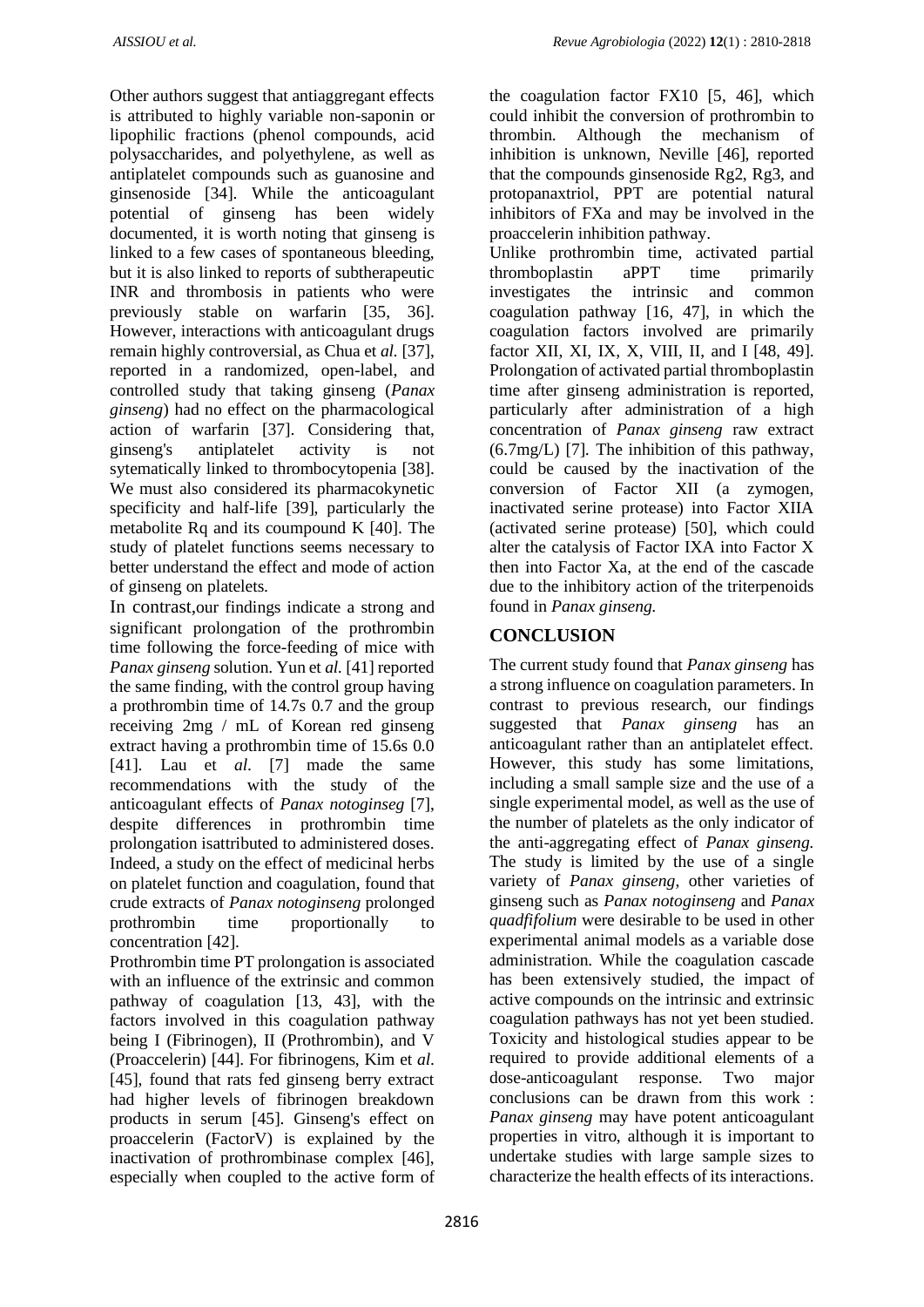The antiaggregant effect of *Panax ginseng* should be studied in more detail. Particularly in the study of aggregate functions associated with platelet count.

#### **BIBLIOGRAPHIC REFERENCES**

- [1]. SALMERÓN-MANZANO, Esther, GARRIDO-CARDENAS, Jose Antonio, et MANZANO-AGUGLIARO, Francisco. Worldwide research trends on medicinal plants. *International journal of environmental research and public health*, 2020, vol. 17, no 10, p. 3376-3395.
- [2]. WU, Fenglian, ZHU, Jun, LI, Guoliang, *et al.* Biologically synthesized green gold nanoparticles from Siberian ginseng induce growth-inhibitory effect on melanoma cells (B16). *Artificial cells, nanomedicine, and biotechnology*, 2019, vol. 47, no 1, p. 3297-3305.
- [3]. YUAN, Hai-Dan, KIM, Jung Tae, KIM, Sung Hoon, *et al.* Ginseng and diabetes: the evidences from in vitro, animal and human studies. *Journal of ginseng research*, 2012, vol. 36, no 1, p. 27-39
- [4]. LIU, Junqiu, NILE, Shivraj Hariram, XU, Guoliang, *et al.* Systematic exploration of Astragalus membranaceus and Panax ginseng as immune regulators: insights from the comparative biological and computational analysis. *Phytomedicine*, 2021, vol. 86, p. 153077-153093.
- [5]. XIONG, Lingxin, QI, Zeng, ZHENG, Bingzhen, *et al.* Inhibitory effect of triterpenoids from panax ginseng on coagulation factor X. *Molecules*, 2017, vol. 22, no 4, p. 649-666.
- [6]. LEE, Yuan Yee, KIM, Sung Dae, PARK, Seung-Chun, *et al.* Panax ginseng: inflammation, platelet aggregation, thrombus formation, and atherosclerosis crosstalk. *Journal of Ginseng Research*, 2022 vol 46 ,no 1, p.54-61
- [7]. LAU, Aik-Jiang, TOH, Ding-Fung, CHUA, Tung-Kian, *et al.* Antiplatelet and anticoagulant effects of Panax notoginseng: comparison of raw and steamed Panax notoginseng with Panax ginseng and Panax quinquefolium. *Journal of ethnopharmacology*, 2009, vol. 125, no 3, p. 380-386.
- [8]. CHOI, Min-Koo et SONG, Im-Sook. Interactions of ginseng with therapeutic drugs. *Archives of pharmacal research*, 2019, vol. 42, no 10, p. 862-878.
- [9]. PAIK, Doo Jin et LEE, Chang Ho. Review of cases of patient risk associated with ginseng abuse and misuse. *Journal of ginseng research*, 2015, vol. 39, no 2, p. 89-93.
- [10]. JIN, Yong‐Ri, YU, Ji Yeon, LEE, Jung‐Jin, *et al.* Antithrombotic and antiplatelet activities of Korean red ginseng extract. *Basic & Clinical Pharmacology & Toxicology*, 2007, vol. 100, no 3, p. 170-175.
- [11]. IRFAN, Muhammad, LEE, Yuan Yee, LEE, Ki-Ja, *et al.* Comparative antiplatelet and antithrombotic effects of red ginseng and fermented red ginseng extracts. *Journal of Ginseng Research*, 2021.In press
- [12]. MIKKELSEN, Øyvind, HARTVIGSEN, Steinar Heldal, HAUGE, Kjellrun Hiis, *et al.* Guidelines for Research Ethics in Science and Technology. [Jahrbuch](https://www.degruyter.com/journal/key/jfwe/html)  [für Wissenschaft und Ethik](https://www.degruyter.com/journal/key/jfwe/html) journal, 2016.vol 1,n 02,p .0021-2017
- [13]. DEPASSE, François, BINDER, Nikolaus B., MUELLER, Julia, *et al.* Thrombin generation assays are versatile tools in blood coagulation analysis: a review of technical features, and applications from research to laboratory routine. *Journal of Thrombosis and Haemostasis*, 2021. 2021;vol 01, no 01-,p.1–11.
- [14]. NG, Valerie L. Prothrombin time and partial thromboplastin time assay considerations. *Clinics in laboratory medicine*, 2009, vol. 29, no 2, p. 253-263.
- [15]. FAVALORO, Emmanuel J. Optimizing the verification of mean normal prothrombin time (MNPT) and international sensitivity index (ISI) for accurate conversion of prothrombin time (PT) to international normalized ratio (INR). In : *Hemostasis and Thrombosis*. Humana Press, New York, NY, 2017.chapiter 4, vol 1646, p. 59-74.
- [16]. POLLER, Leon et THOMSON, J. M. The activated partial thromboplastin time (APTT). In : *ECAT Assay Procedures A Manual of Laboratory Techniques*. Springer, Dordrecht, 1992.vol 89,n 01 p. 35-40.
- [17]. SANTOS, Ed Wilson, DE OLIoVEIRA, Dalila Cunha, HASTREITER, Araceli, *et al.* Hematological and biochemical reference values for C57BL/6, Swiss Webster and BALB/c mice. *Brazilian Journal of Veterinary Research and Animal Science*, 2016, vol. 53, no 2, p. 138-145.
- [18]. LEMINI, Cristina, JAIMEZ, Ruth, et FRANCO, Yanira. Gender and inter-species influence on coagulation tests of rats and mice. *Thrombosis research*, 2007, vol. 120, no 3, p. 415-419.
- [19]. OHKURA, Naoki, OISHI, Katsutaka, et ATSUMI, Gen-ichi. Blood coagulation and metabolic profiles in middle-aged male and female ob/ob mice. *Blood Coagulation & Fibrinolysis*, 2015, vol. 26, no 5, p. 522-526.
- [20]. YAQUB, L. S., KAWU, M. U., et AYO, J. O. Influence of reproductive cycle, sex, age and season on haematologic parameters in domestic animals. *Journal of Cell Animal Biology*, 2013, vol. 7, no 4, p. 37-43.
- [21]. QI, Lian-Wen, WANG, Chong-Zhi, DU, Guang-Jian, *et al.* Metabolism of ginseng and its interactions with drugs. *Current drug metabolism*, 2011, vol. 12, no 9, p. 818-822.
- [22]. SHIN, Soo Jung, PARK, Yong Ho, JEON, Seong Gak, *et al.* Red ginseng inhibits tau aggregation and promotes tau dissociation in vitro. *Oxidative medicine and cellular longevity*, 2020, vol. 2020.p.9842-9853
- [23]. LIU, Meiyan, LIU, Jianyang, ZHANG, Lijun, *et al.* Antidepressant-like effects of ginseng fruit saponin in myocardial infarction mice. *Biomedicine & Pharmacotherapy*, 2019, vol. 115,n 02 p. 108900- 108907
- [24]. KITTS, David D., WIJEWICKREME, Arosha N., et HU, Chun. Antioxidant properties of a North American ginseng extract. *Molecular and cellular biochemistry*, 2000, vol. 203, no 1, p. 1-10.
- [25]. Chan, P., Thomas, G.N., Tomlinson, B., 2002. Protective effects of trilinolein extracted from Panax notoginseng against cardiovascular disease. Acta Pharmacologica Sinica vol 23,no 03, 1157–1162
- [26]. NING, Chenqing, GAO, Xiaoguang, WANG, Changyuan, et al. Hepatoprotective effect of ginsenoside Rg1 from Panax ginseng on carbon tetrachloride‐induced acute liver injury by activating Nrf2 signaling pathway in mice. *Environmental toxicology*, 2018, vol. 33, no 10, p. 1050-1060.